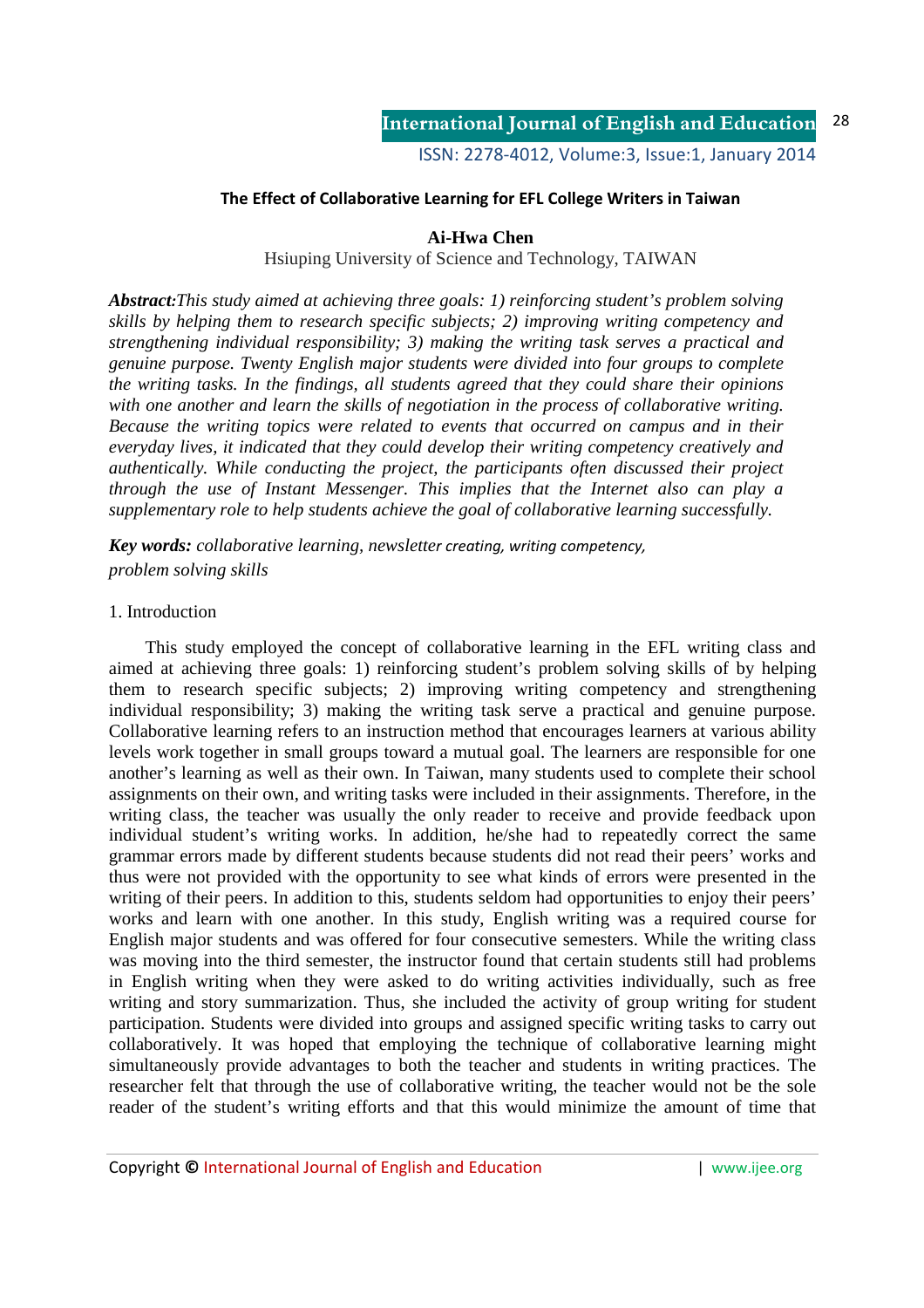would be spent correcting the same writing errors repeatedly, since all of the members of the writing group would be sharing the responsibility for their collective writing performance.

 One of the purposes for this study was to make the writing task become more genuine so that students could apply their writing skills to real life situations and not only for academic purposes. Thus, the plan for conducting the fashion of the group writings was that the writing topics would focus upon individuals and events that were situated specifically on campus. The students were asked to record the specific personalities and events in English which were then incorporated into a newsletter that it could be read by the public on campus. The researcher supposed that students who spent a lot of time at school were more familiar with that environment. As such, it would be easier for them to accomplish their writing tasks. In order to help students both accelerate their writing motivation and foster their writing competency as genuine purposes, they were allowed to select free topics to incorporate into their writing tasks. During conducting the group project, most groups indicated that they enjoyed working with their group members. The members of the respective groups consisted of EFL students with broad mix of English ability levels. Therefore, in addition to the assistance provided by the teacher, it was hoped that the lower level students might profit through the tutoring provided by other, more skilled group members during the process of conducting their various writing tasks collaboratively. As the concept of collaborative learning has been conducted by various disciplinary fields and has been proved to be an effective learning strategy, it was felt that it would also prove to be worthwhile for English writing teachers to employ this technique in the EFL writing class as well.

# 2. Literature Review

The concept of making collaborative learning efforts initially appeared in a journal article that was published in the ERIC (Education Resources Information Center) in 1975. In the article, Hoyt, the U. S. director of career education, encouraged the business-industry community to collaborate with career education implementation in the schools. Since then, more and more researchers have discussed the effects of applying the technique of collaborative learning on various aspects. The concept of collaborative learning has been employed in many disciplinary fields (Linn & Burbules, 1993; Cohen, 1994; Fuchs, Fuchs, Mathes, & Simmons, 1997; Hendrix, 1999; Chien, 2004; Wu, 2007) and has been proved to be an effective learning strategy. Many studies focused on how to incorporate this teaching skill effectively. For instance, Slavin (1987) pointed out how the number of participants in groups affected achievement and indicated that groups with two or three members typically do better than groups with four or more members. In their study, Antil, Jenkins, Wayne, & Vadasy (1997) also claimed that most teachers who employ cooperative learning prefer using the fashion of pairs and small groups of three or four and at least 57 percent of the time. In addition, many other theses (Johnson, & Johnson, 1991; Cohen, 1994; Radencich & McKay, 1995; Verduin, 1996; Weber, 1999) also referred to how to appropriately help students achieve their goals by means of applying the concepts of collaborative learning. In their review of such group work, many researchers (Slavin, 1991; Fuchs, Fuchs, Mathes, & Simmons, 1997; Hendrix, 1999; Paulson, 1999) claimed that it could facilitate improved student learning and indicated that cooperative learning was an effective strategy. Although many studies confirmed the positive effects of collaborative learning, some presented opposing opinions. For example, Randall (1999) stated that the popularity of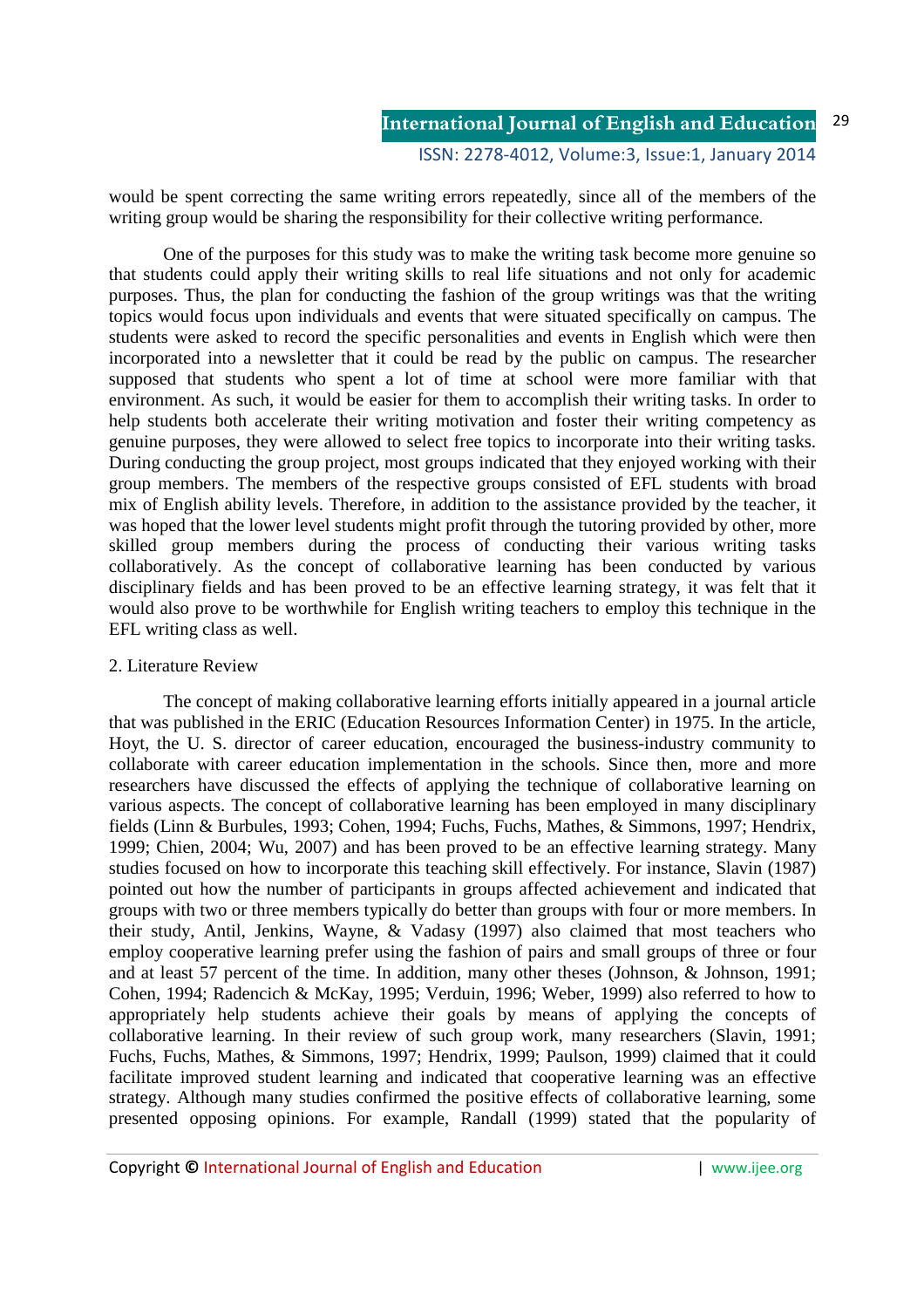## ISSN: 2278-4012, Volume:3, Issue:1, January 2014

cooperative learning sometimes blinded educators to its drawbacks. In her study, the author highlighted weaknesses of cooperative learning and warned against its abuse and overuse. This suggests that while employing the collaborative work in classes, teachers need to be mindful of, and to continually monitor results, so as to fully develop its potential for providing positive effects.

In this study, the researcher employed the technique of collaborative learning when asking EFL college students to complete their English writing tasks. Similar research projects can be found in other literature. For example, Porto (2002) used the technique of cooperative writing response groups and self-evaluation as the writing pedagogy in the English language class and obtained satisfying outcomes. Chien (2004) and Wu (2007) conducted their research on EFL writing through online peer collaborative learning. In addition, Daniel (2007) presented an instructional design for fifth and sixth grade English learners that aimed at helping students reach biliteracy. Those English learners worked in small collaborative groups to discuss narrative texts and to complete a variety of composition tasks. Based on the numerous prior experiences of using collaborative learning successfully, this study hoped to provide EFL college writers with similarly satisfactory writing outcomes and to further the understanding of the efficacy of the overall technique in the ESL classroom.

Based on the goals aimed at in this study, the researcher proposed three research questions that were designed to explore the effect of the collaborative learning skills employed on EFL writers.

- 2.1 Research Questions Exploration
- How will students reinforce their problem solving skills in the process of composing the group writing texts?
- To what extent will students improve their writing competency and reinforce their individual responsibility?
- Will enhanced interpersonal social skills be reflected in the peer and self assessments?
- 3. Methodology

This study was conducted in a qualitative research. This collaborative learning fashion was conducted in a required English writing course. All EFL students who were taking this class were asked to carry out their writing tasks in concert with their peers. The course design included: pre- and mid- term face-to-face (f2f) conferences, group writing project composing, group tutoring, peer and self assessment, and writing works exhibition. The data sources collected included: group writing texts, pre and post survey questionnaires, interviews, and peer and self assessments. The research site was at a technological university located in the center of Taiwan.

3.1 Participants

 The twenty EFL English major students who participated into this project had been in the same class since they entered the university. English writing was a required course and was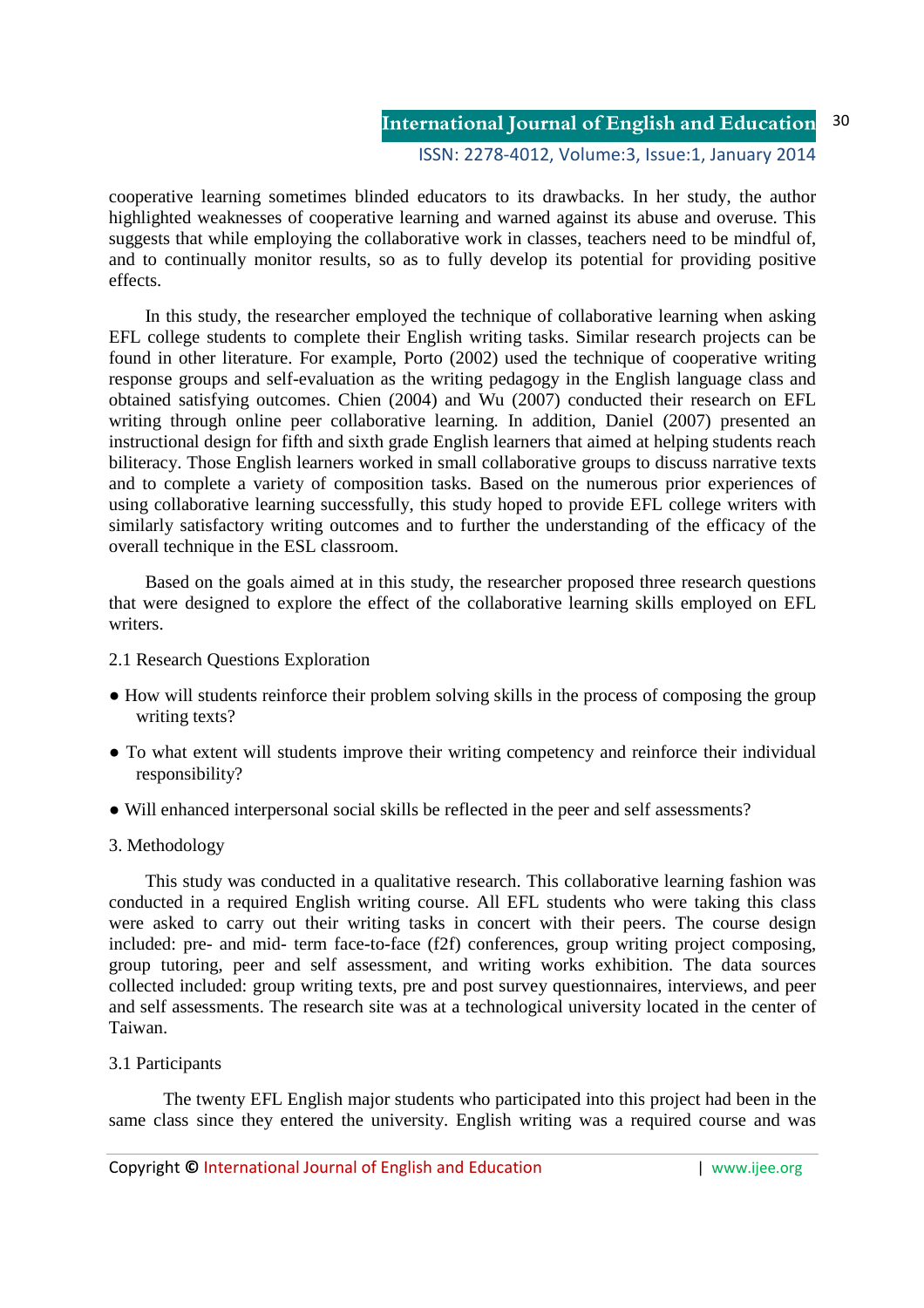## ISSN: 2278-4012, Volume:3, Issue:1, January 2014

offered for two consecutive years (four semesters). It was the students' third semester of taking this course whey they joined the project. They were divided into four groups to complete the writing tasks that were assigned by their instructor. In order to have a smoother process to accomplish their writing tasks, the participants were allowed to form their groups by themselves. For avoiding having unbalanced combinations; i.e., too similar levels of writing skills grouped together, after the students formed their groups, the instructor examined the members in each group to make sure that they were all of mixed writing ability. There were four groups in total with five members per group.

# 3.2 Group writing texts

 Three group writing texts were required to be completed in three months. As a rule, the students had to finish working through one writing text per month. The writing topics were mainly focused upon events that occurred on campus, such as people and various campus life events that students were both familiar with and interested in. Through this, it was felt that the participants could gradually become accustomed to using the composition of writing texts as a regular, and integral part of their everyday life. After completing two texts, the students independently asked to have a free topic so that they could develop their writing competency more skillfully. Interestingly, the preferred topic selected centered almost universally upon food. In this regard, the food that the students described was not that which was served at the university's food court, but rather, that they enjoyed in their daily and less formal lives. The titles of the writing works composed by the four groups are illustrated in Table 1:

| Groups  | <b>Titles</b> |                                                        |     |                                           |     |                                 |  |  |  |  |  |
|---------|---------------|--------------------------------------------------------|-----|-------------------------------------------|-----|---------------------------------|--|--|--|--|--|
| Group 1 | 1st           | Richard                                                | 2nd | Tim                                       | 3rd | The<br>Steam<br>Dumpling        |  |  |  |  |  |
| Group 2 |               | <sub>of</sub><br><b>Stories</b><br>School<br>Dormitory |     | The Teacher                               |     | <b>Stinky Tofu</b>              |  |  |  |  |  |
| Group 3 |               | A Sportsman                                            |     | The Teacher in our<br>Class               |     | <b>Bread</b>                    |  |  |  |  |  |
| Group 4 |               | Second<br>$_{\rm Our}$<br>Family                       |     | of<br>Committee<br>Students'<br>Dormitory |     | Curry:<br>An<br>Incredible Food |  |  |  |  |  |

Table 1 The Titles of the Writing Works

# 3.3 Pre and post survey questionnaires

After completing the first group writing text, the students were asked to complete the pre survey questionnaire. In this, they would state how they liked the group work, how they shared the work items with one another, and what problems occurred throughout the project. Two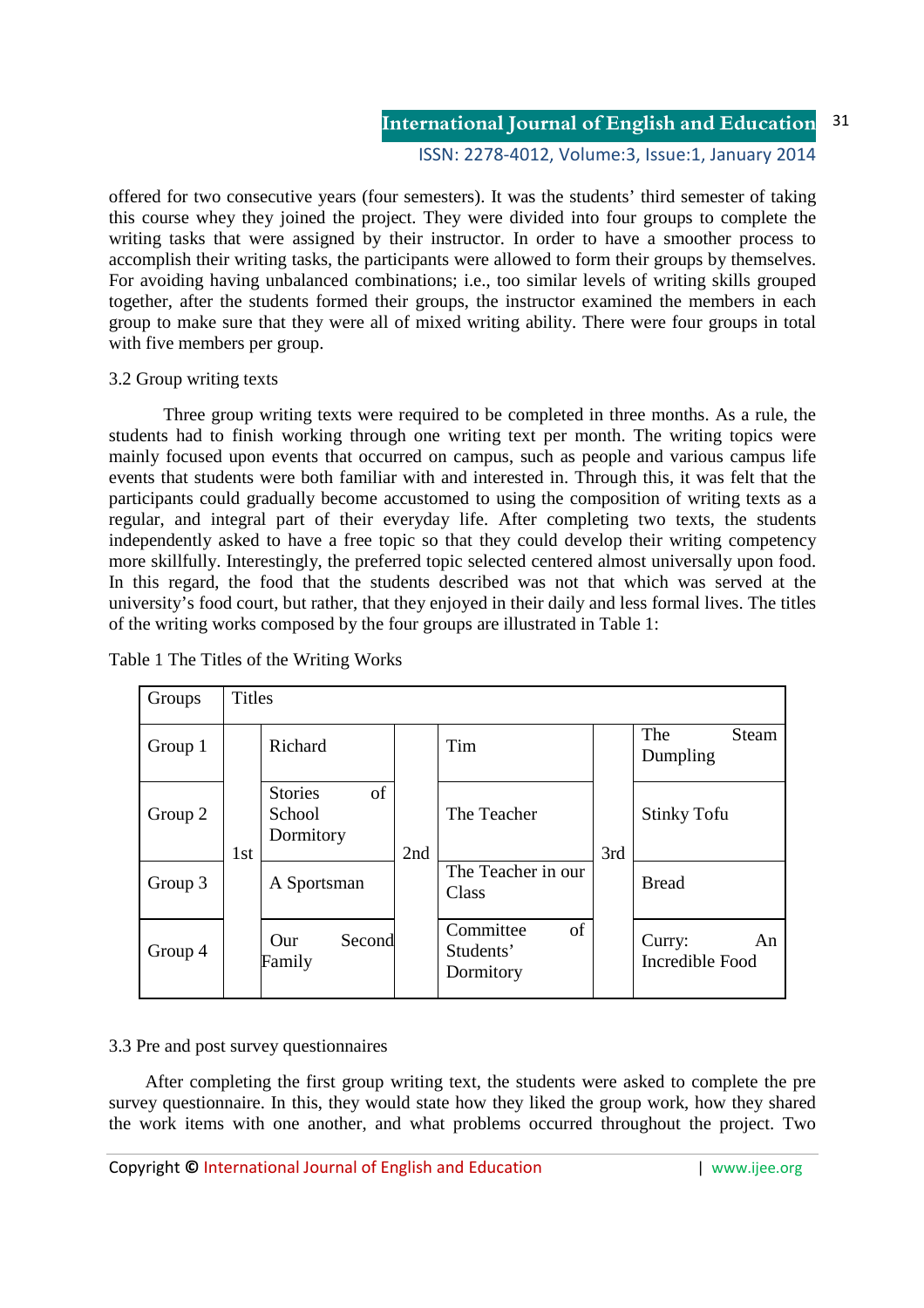ISSN: 2278-4012, Volume:3, Issue:1, January 2014

months later, they were asked to conduct a post survey questionnaire. Many questions were similar to the ones that appeared in the former survey so that any changes that may have occurred at different stages would be illustrated. This approach helped with an in-depth exploration of the impact of collaborative learning upon interpersonal relationships among peers in groups.

# 3.4 Interviews

In addition to supplying the subjects for the writing texts to be composed in concert, the instructor provided f2f conferences with individual groups before and during the writing in progress. Because the instructor and students were all from the same language background, they employed their native language, Mandarin Chinese, to conduct the respective individual interviews. Indeed, other than interviewing with native English teachers and composing English writing texts, the medium of communication for all activities conducted in this study, such as after-class group discussion, f2f conferences, responses on the questionnaires, and group tutoring, was Mandarin Chinese. The instructor inquired as to the ideas and problems each group experienced while she was conducting the interviews. For instance, at the first f2f conference, students could not decide whom they could write about and how to reach him/her. The instructor suggested that they should find a person that they felt genuinely interested in getting to know better. And, ideally, this person would prove willing to help the students to accomplish their individual writing tasks. She also explained the skills needed for conducting a successful interview to those novice writers who may have felt tentative about this process.

## 3.5 Group tutoring

 The participants were asked to engage in peer editing once they completed each writing text. Then they would experience a group tutoring session with their instructor. Because many students had part-time jobs after class, they were allowed to have their group representatives participate in the tutoring in their stead. The final edited texts were circulated and read by individual group members. Finally, their writing works were posted on the department bulletin board for the general student body to appreciate.

### 3.6 Peer and self assessment

In order to have a more objective assessment of students' performance, better realize to what extent each group member contributed to his/her team, and build students' responsibility and maturity during the collaborative learning project, at the end of the study the students were asked to conduct both peer and self assessments in order to evaluate the performances conducted by their group members and by themselves. All of the writing assessments that the students received were expressly confidential so as to encourage the participants to supply genuine and unconstrained responses without reservation. The scale of assessment was from 1 to 10. This scale contained three ranges: 1-3: none to little involvement; 4-6: reasonable involvement; 7-10: more to most involvement.

# 3.7 The procedures of conducting the group writing project

 The group writing tasks were mainly performed after class. During the semester, students spent a substantial amount of time in group discussions, determining their writing topics,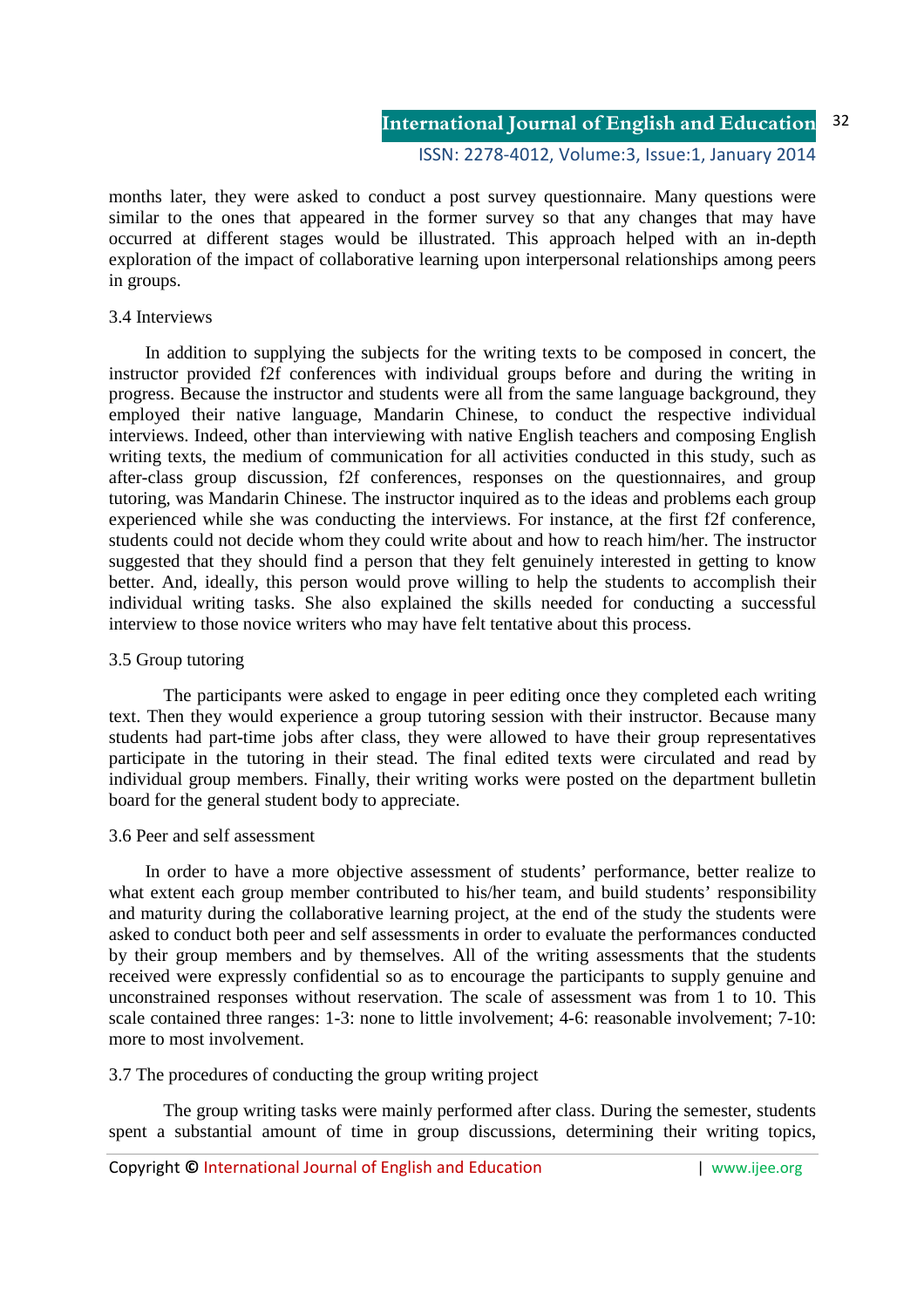ISSN: 2278-4012, Volume:3, Issue:1, January 2014

interviewing people, and composing their writing texts. At the first meeting in the classroom, the instructor told the participants the reasons for conducting the collaborative writing project and the procedures of accomplishing each writing task. The students were asked to form the groups by themselves. Since they had previously known one another for two years if was hoped and expected that the students could form harmonious groups among themselves. The work procedure is illustrated in Figure 1. The instructor reminded the students to conduct specific work items followed the planned schedule.



Figure 1. The procedures of conducting the group writing projects.

The overall effects of the collaborative writing conducted in the EFL writing class are illustrated in the following section.

# 4. Findings and Discussion

 The plan for conducting this research project was to have students publish a newsletter which reported upon various events that occurred in the department and on campus so that the writing would become more genuine and reflect "real world" writing practice. After conducting two writing texts, the students indicated that it was hard for them to find interesting topics on campus. Also, they were unwilling to be limited to the topics that concerned the campus only. In order to maintain their writing task motivation the participants were subsequently permitted to freely select the topics they preferred.

 Based upon the research questions proposed, the following describes the effects of collaborative learning that the EFL learners experienced in the process of conducting the assigned group writing tasks.

4.1 Research questions exploration

Copyright **©** International Journal of English and Education | www.ijee.org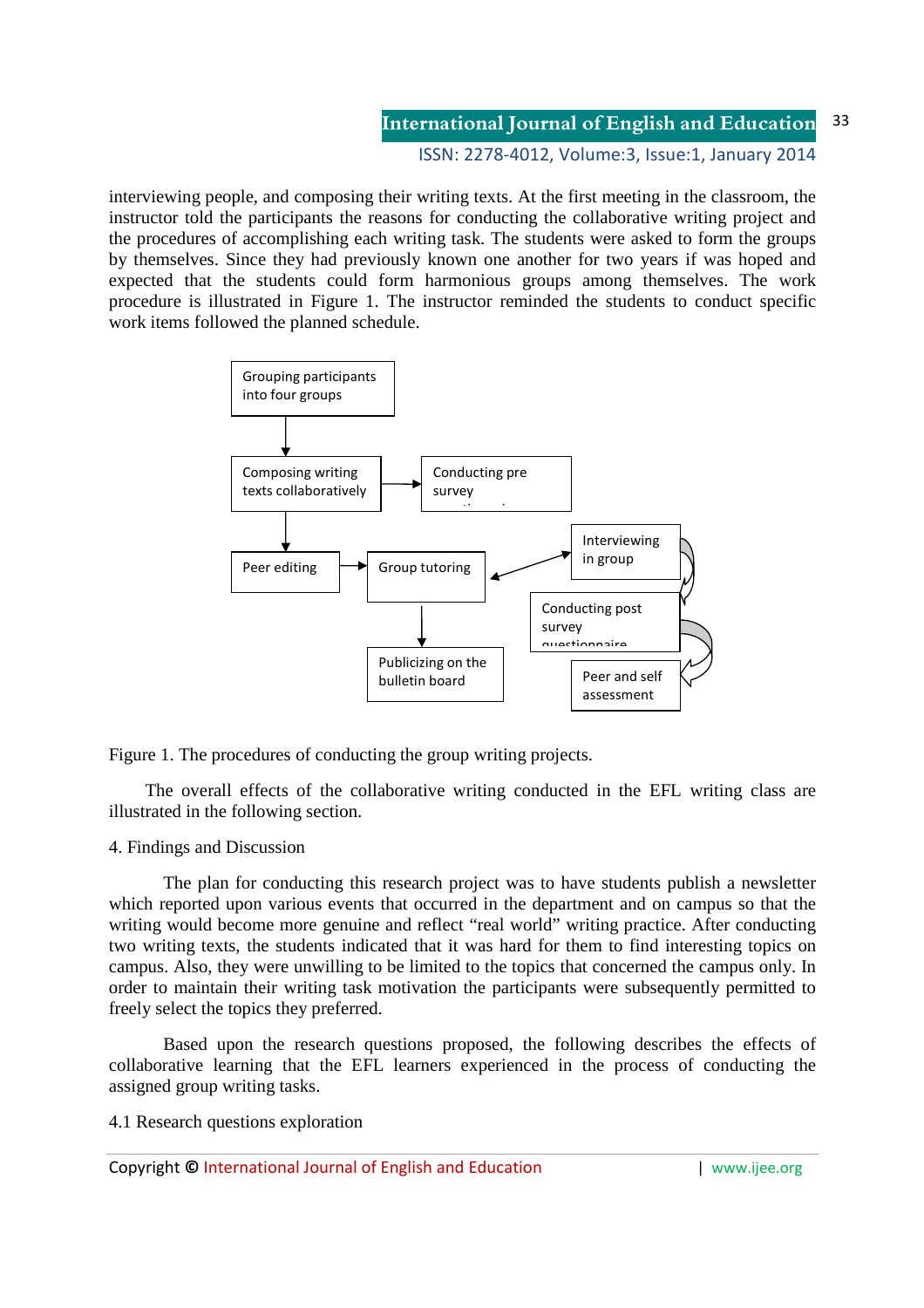4.1.1 How will students reinforce their problem solving skills in the process of composing the group writing texts?

One purpose for conducting a group writing project was to attempt to make English writing become a more genuine, "real world" task. Thus, the first writing topic that was assigned involved people on campus. The participants were asked to find a particular person and to conduct an interview with him/her and then write about his/her story. In the process of conducting the first group project, the students encountered several problems. For instance, one group was planning to interview a campus drillmaster, but this person declined to be interviewed. They were forced to give up their original plan and to look for another participant. As such, they not only felt frustrated, they also had to modify the questions which they had intended to ask in the interview. Another group met the interviewee who was very quiet and shy and passively answered questions. Thus, the group members had to employ a wide variety of topics to encourage him to talk. Another problem that occurred involved conflicting schedules, so that the interviewers and the interviewee had strategic difficulties in meeting with one another. Thus, while discussing about their group writing projects, some students found that they had to arrange their meetings in advance. The individuals involved usually met together in classrooms, the school library or at one group member's living place to conduct the interviews. Sometimes, they would have online group discussion through the use of MSN. Although they encountered some problems in this, they generally worked together to resolve them. It is significant to note that the students indicated universally that the experience of interviewing people was very exciting and interesting. They stated that they felt like journalists working to compose a news report.

All of the groups submitted their writing texts on time. However, some students indicated that they had certain difficulties while composing their texts. Some said they could not complete them until the last possible minute and were sometimes criticized by their parents for arriving home late. Other students indicated that they preferred to complete the writing project by themselves instead of in groups. They stated that when group members disagreed with one another it often resulted in an unhappy atmosphere.

Although problematic and unexpected situations did occurred in the process of conducting collaborative work, no single group fell behind in their writing assignments. This indicates that they found methodologies for mutually reducing the problems that they experienced. The specific kinds of problems that appeared involved composition problems, group disagreements, being rejected by potential interviewees, and conflicting work schedules. Nevertheless, all groups were successful in accomplishing their writing assignments on schedule. This indicated that, in the process of conducting the technique of collaborative learning, the students gradually strengthened their problem solving skills. They learned how to share or compromise their opinions with one another and acquired enhanced negotiation skills in the process of collaborative writing. In addition, they also reinforced their interpersonal social skills while gathering to discuss their writing projects. The overall success of the program is reflected in a statement which appeared in a student's feedback survey: "Through working with peers collaboratively, I have learned how to deal with the conflicts caused by disagreements and the importance of being responsible". Considering the experience that they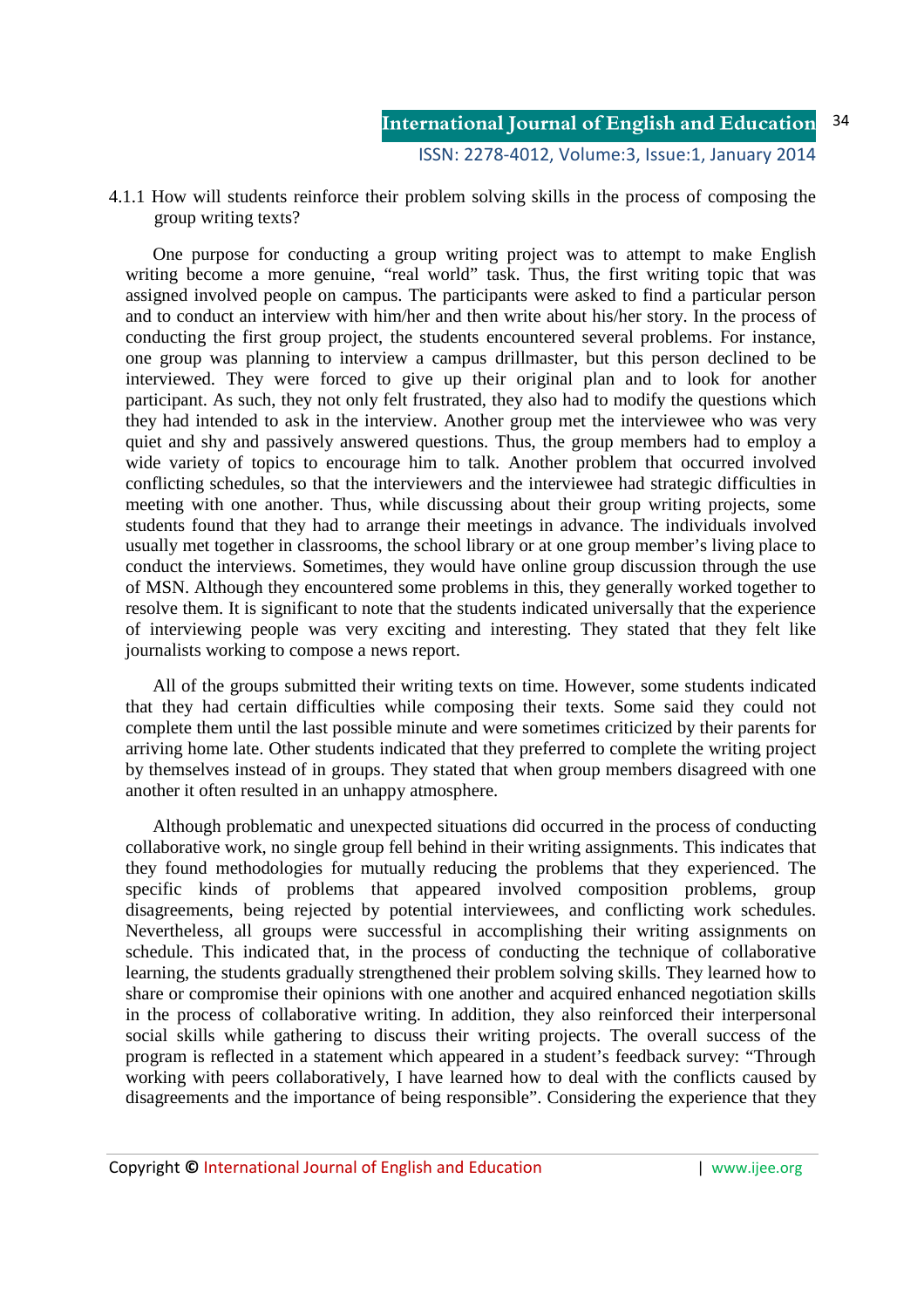gained from this project, the students indicated that it would generally be helpful for them to participate in required group research projects that might be offered in subsequent semesters.

4.1.2 To what extent will students improve their writing competency and reinforce their individual responsibility?

People usually can achieve satisfactory performances if they are genuinely interested in a specific project. In this study, the ratio of the degree of preference/non-preference on the collaborative writing project was 4 to 1. That is, by means of working together, 80% of the students were fond of it. The reasons for being interested in the project included: practicing oral English conversation while interviewing native English speaking teachers, having more time to be with one another (establishing social skills simultaneously), learning new things, and gaining increased skills for essay composition. Those who were less interested in the project indicated that they had too much homework and too many exams to take care at the same time. Furthermore, they felt that they needed more time to construct their writing than was available to them. However, while being asked if conducting the project could help them improve the writing skills, all positively approved its effective functions. (It should be mentioned, however, that one student indicated that she was in charge of the art designing in her group, so she could not tell if the technique of collaborative learning employed in the writing class worked for her or not.)

 In this project, students were asked to conduct peer editing before they submitted their final draft to their instructor. Thus, through the process of editing, it was felt that each student would gain better in-depth understanding about overall writing practices. Yet because the writing topics were related to events that occurred on campus and in their daily lives, it seemed clear that most students could develop their writing competency creatively and authentically. In addition, since the selected topics were all chosen by the participants themselves, theoretically, they would be enabled to complete the writing task more successfully. More specifically, how effective did individual students improve their writing skills through collaborative writing? When the project was approaching its end, the participants were required to take a final examination. In the exam, the students were asked to construct a short essay to express their opinions about a specific motion picture. In contrast to some students having failed this part in their mid-term exam, all of the students had become more fluent writers by the time of the final. Many factors might be responsible for such positive outcomes. For example, the students had been involved in the writing course for an entire semester, and now it was the time for them to demonstrate their overall performance achievement. In this respect, it may be that they had not taken the mid-term exam as seriously as they did the final exam. However, it was indisputable that they had become more fluent at English writing by the end of the semester. This likely indicated that the group writing project was an effective method to improve students' writing competency, especially for those lower achieving writers, and that this latter result may have occurred most positively through the assistance of peers.

Whenever the group writing texts were completed, they were publicized on the campus bulletin board, along with the group writers' photographs, to display them to the general student body. Both for purposes of improving their own performance and of enhancing their own sense of personal, most students devoted themselves to conducting their group project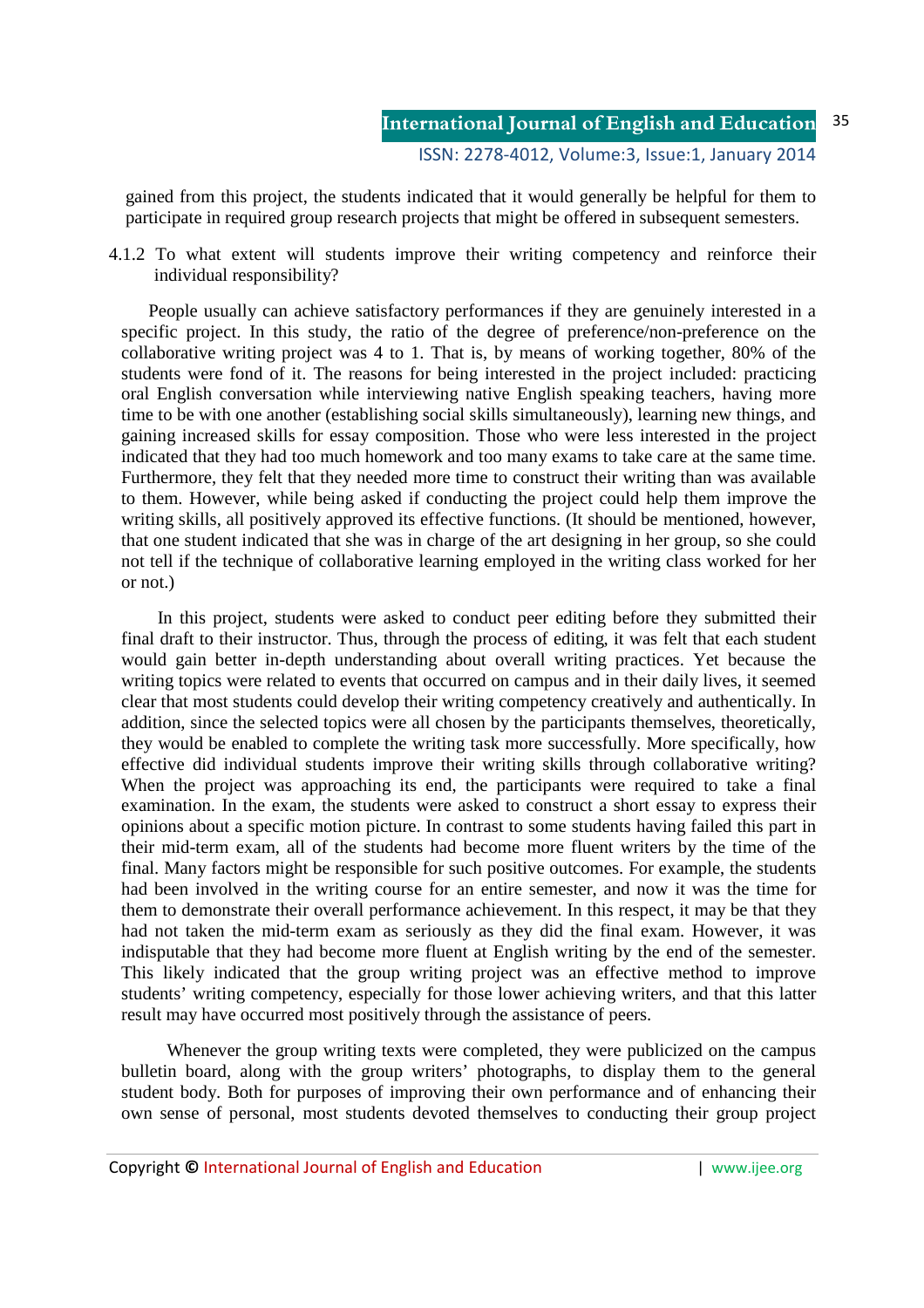assiduously. Many students claimed that they felt tremendously proud of themselves and that they had gained a sense of achievement when they saw many fellow students reading their writing works. In addition, while conducting the task together, most of the participants felt comfortable and supportive of one another and perceived the importance of contributing personal responsibility to a group effort.

Therefore, it is apparent that employing collaborative learning can not only help EFL writers improve their English writing competency, it can also help them to learn the importance of responsibility in a team oriented project.

4.1.3 How will enhanced interpersonal social skills be reflected in the peer and self assessments?

While conducting the collaborative writing task, students were also learning interpersonal social skills. In general, the group members got along well with one another throughout the project. Most of them claimed that they preferred completing their assignments in a group instead of as an individual effort. One student suggested that they could conduct group projects again in the following semester. She said, "I had a great time to work on the project with my classmates together." Conversely, certain students indicated that they preferred to do individual work. Only five out of twenty students liked to complete their tasks independently. These students belonged to two different groups. In addition, the reasons indicated in the pre and post survey questionnaires for individual preference varied. In the pre survey questionnaire, the reasons for preferring individual work contained: knowing the requirements of writing assignment better, completing the writing faster, and being freer to develop personal will. However, at the end of the project, some of these reasons had been modified to include: avoiding "free riders," avoiding fighting and disagreement, stimulating individual writing strengths, being satisfied with the sense of achievement by completing a project alone, and presenting a personal writing style. One student reflected some disappointment in the following feedback, "I have experienced how hard it is to take the teamwork on my shoulders alone". In contrast, the members in the other two groups stated that they liked this collaborative fashion of conducting the writing task because they could have more discussions and conversation with their peers. In this regard, they felt that it was pleasant to share work items together throughout the project. Thus, in terms of references to the individual work, on one hand, those students who suffered from unpleasant task experiences might simply have joined the wrong team. Or, it might simply have been that their social skills needed some refinement.

Were the two extreme responses concerning the preference of collaborative learning reflected in the scores illustrated by the peer and self assessments? In fact, the characteristics of interpersonal social skills were reflected in the outcomes of peer and self assessment. The average peer and self assessment scores are listed in Table 2. The scores were arranged from 1 (the least preferred) to 10 (the most preferred) in the assessment sheet. The average scores of peer assessment from the highest to the lowest scores were 8.2, 7.6, 7.4, and 7.2. The first two higher average scores were given by the groups that had experienced pleasant collaborative relationships. Interestingly, the average scores of self assessment were lower than the scores of peer assessment that appeared in the two successfully collaborative teams (6.0 and 6.6). In contrast, the average scores of self assessment that were higher than the scores of peer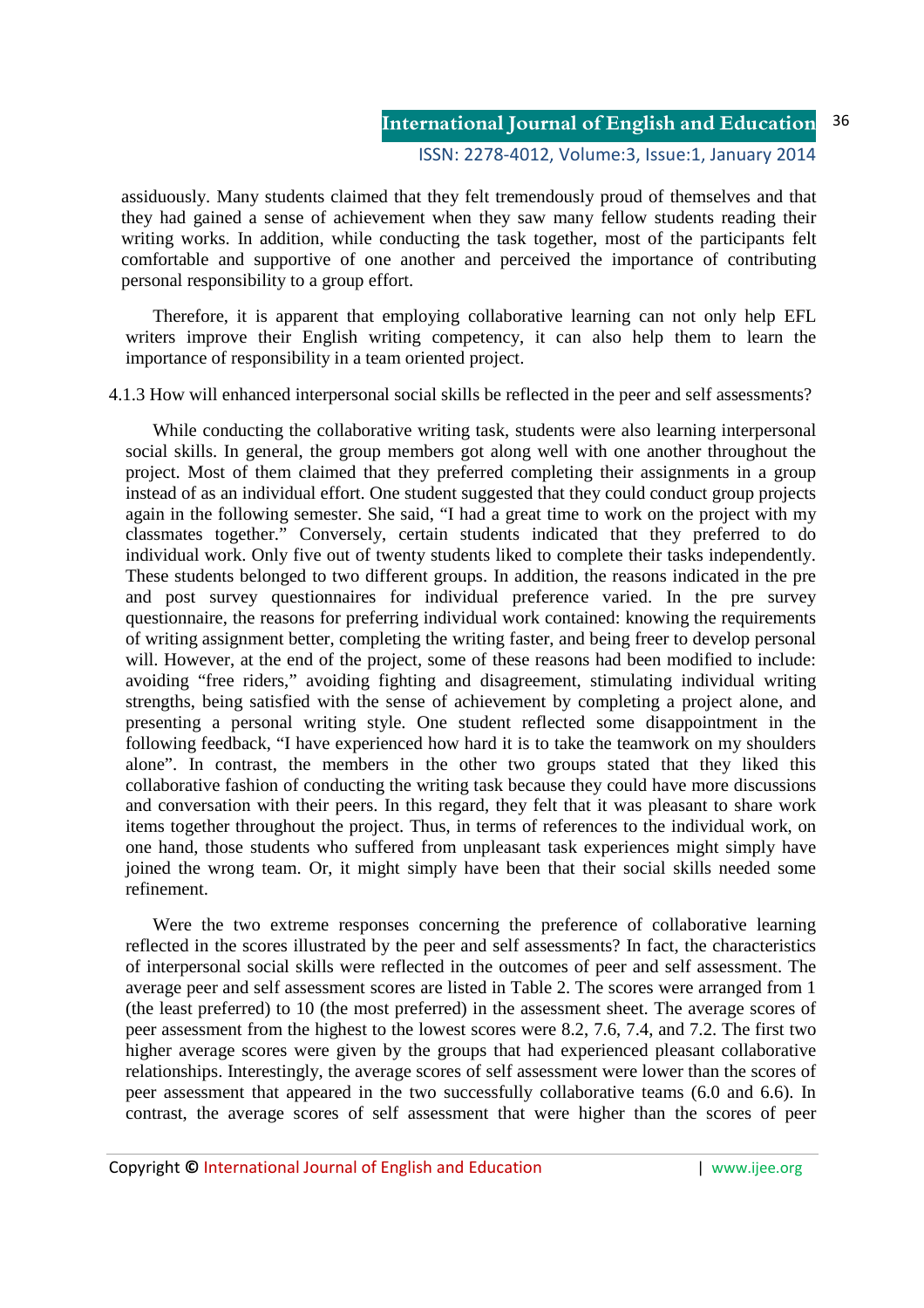assessment appeared at the two less successful collaborative teams (7.8 and 7.8). Thus, it would seem that the level of preference for collaborative learning might influence the results of peer assessment. That is, the more preferable on collaboration, the higher score on peer assessment. This indicates that the preference for working together collaboratively indeed had a relational effect upon the perception of positive outcomes.

|                                   |     |         |     | Group 1 Group 2 Group 3 Group 4 |  |
|-----------------------------------|-----|---------|-----|---------------------------------|--|
| The average of<br>peer assessment | 8.2 | 7.6 7.4 |     | 7.2                             |  |
| The average of<br>self assessment | 6.0 | 6.6     | 7.8 | 7.8                             |  |

Table 2 The Average Scores of Peer and Self Assessment

In the post survey questionnaire, students who were fond of working collaboratively usually indicated that they appreciated their group members' efforts to complete the assignment mutually. They thought that their group members often supplied greater contributions to the project than they did. Thus, they gave higher evaluations to their partners than to themselves.

# 4.2 Problems that Occurred and Methods to Address them

Three main problems appeared in this collaborative learning project. They were composing problems, disagreement, and what were termed "free riders". In fact, it seemed as if these problems could be both strengths and weaknesses in the technique of collaborative learning. Students indicated that they often did not know how to appropriately organize the data collected from their fieldwork and compose it as a legible article. Therefore, they spent time on discussing this issue and modifying a group consensus. Through this however, they felt that they were better able to complete a successful essay by its due date. This illustrates how the difficulties that the students encountered in composing, by means of constant discussions and revision, were successfully addressed and mitigated. This element of collaboration also helped them to reinforce their writing competency. In addition, one phenomenon which commonly appeared in the group work was disagreement. Students indicated that they felt annoyed when they had different opinions on their writing project, because one problem might subsequently generate another new problem and then result in group discord. That was also the reason why some students preferred to complete the project independently. However, some groups would make efforts through constant discussions and negotiation in order to work toward completing their writing task. Thus, those students who encountered disagreements but learned how to negotiate solutions to them achieved both the desired composition skills as well as enhanced interpersonal social skills simultaneously. However, in this study, some students complained in private that they felt that a certain injustice was inevitable, as certain members did not share any work items in the process of conducting the group project. This perception is not at all uncommon in collaborative learning projects of any stripe. Thus, when this difficulty emerged in this study, the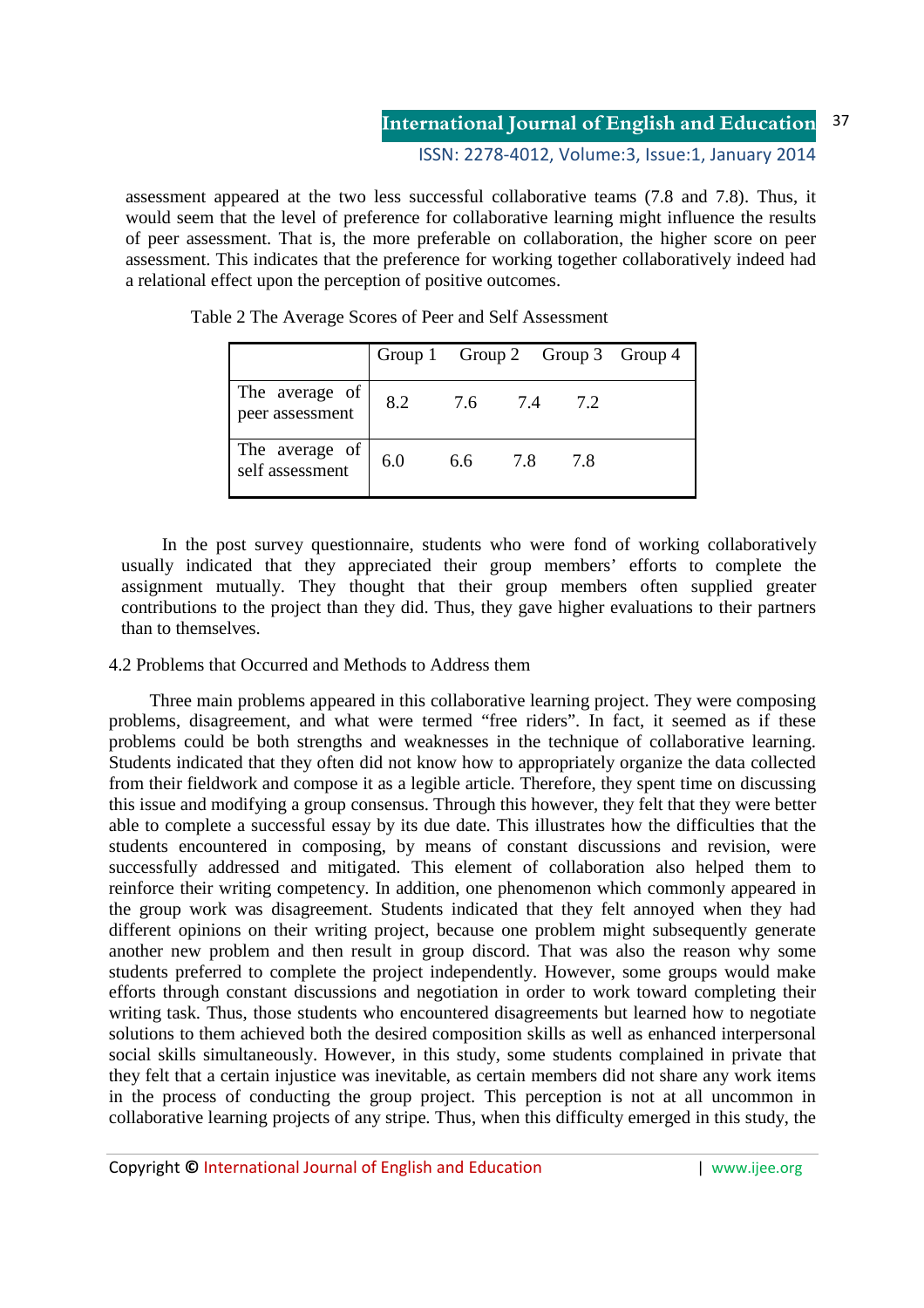students were encouraged to give "free riders" pointed, if tempered comments to that effect in the peer assessment sheet.

## 5. Conclusion

 By means of collaborative learning, the ultimate purpose was to help EFL learners improve their English writing skills. In this study, most of the participants indicated that they preferred the group work to individual work because they could gain support from one another when they encountered writing problems. In addition, while the students were making joint efforts to complete a project, they also acquired enhanced interpersonal social skills and a heightened sense of personal responsibility. In general, college students have their own opinions and thinking towards specific issues. Thus, while those opinions may be in conflict with one another, students can in fact learn that such disagreements can be addressed through discussion, which might ultimately in turn lead to successful solutions to communication obstacles. Although some students had unhappy experiences with their group members and preferred to complete the project alone, they still completed the tasks required of them. In the process of conducting the group project, they might have tried to resolve the problems disagreement and conflicts, only to find that their efforts were not satisfactory. Thus, their preferences to work upon writing tasks individually were heightened. One question then is how to convince students of the advantages of group learning when certain students feel dubious about its benefits and fear that they won't like it? Some students may not really understand the meaning of collaborative learning employed in the writing class. Therefore, at the very beginning of such projects, the teachers can tell the participants openly that they can expect to share their writing efforts and learn writing and research skills from one another through teamwork. Most importantly, in the groups formed with mixed-level writing abilities, students can be told that collaboration can construct a scaffold to help less skilled or more poorly motivated students improve their writing ability through moderate assistance from their group members.

In addition to reinforcing English writing skills, students gained a secondary advantage; i.e., the skill of conducting an interview. It was the first time for most students to interview people with whom they were not familiar on campus. With appropriate interviewing skills, they could learn how to better acquire the information necessary for their writing assignments. On the whole, the technique of collaborative learning with multi-purposes can encourage students to elevate their writing abilities on various levels. In particular, in this study, the "free riders," who were considered as pests by most groups, were objectively assessed by their group members at the end of the project. Such assessments helped to balance the unsatisfactory experiences that some students encountered in the process of working in groups. In this study, based on the performance reflected by students involved, the technique of collaborative learning appeared to have a positive effect on the EFL writing class. However, it may be wise to note that different results may occur with different participant combination groupings; e.g., students with advanced and generally superlative writing abilities. Thus, this is an element that would be worthwhile for English writing teachers to take into consideration when employing the collaborative learning in the EFL writing class.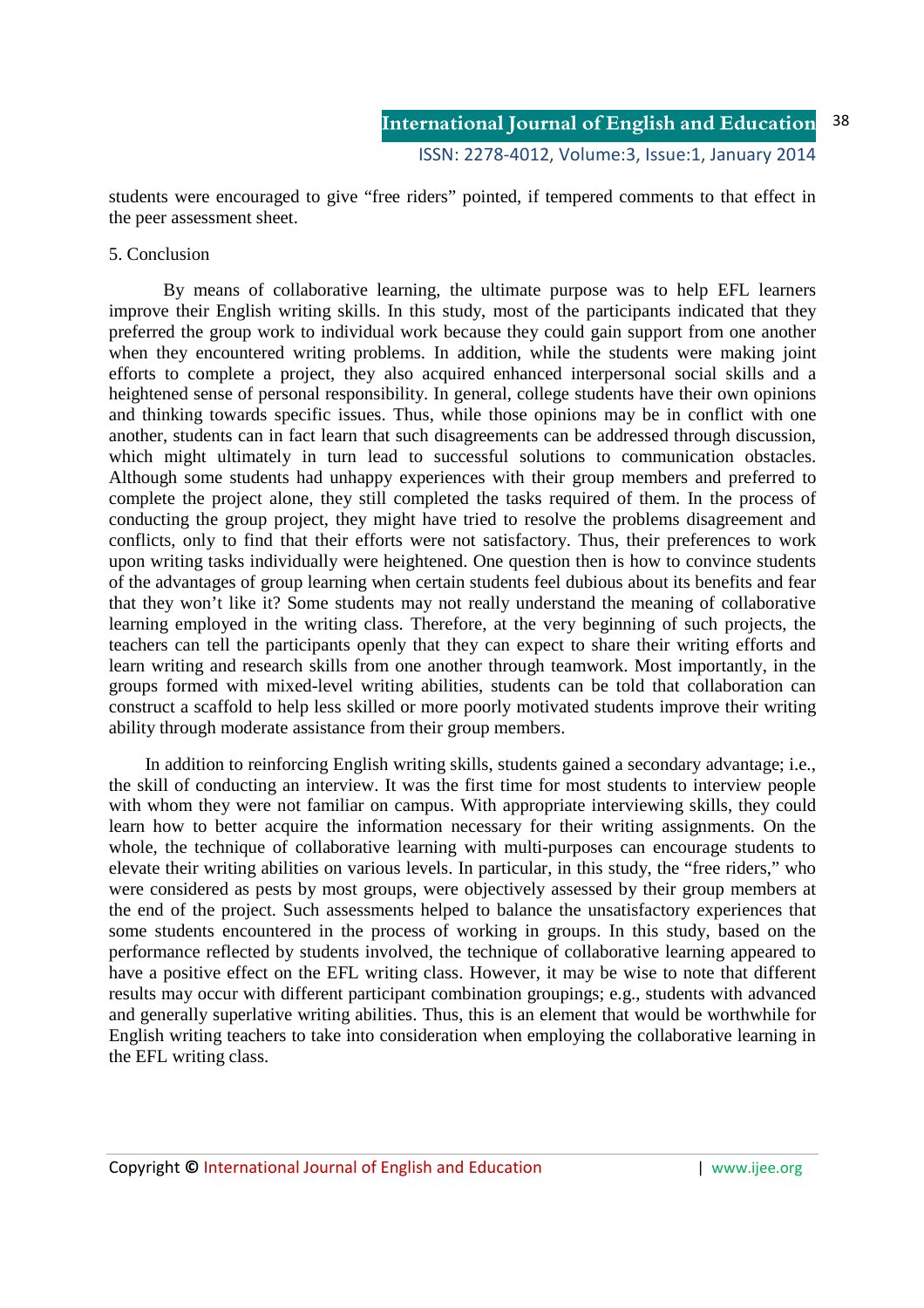# 5.1 Implications and Suggestions for Future Research

 In this study, some students indicated that they preferred to complete their writing assignment independently. In doing so, they felt that they could avoid conflicts and the emergence of disagreement. Also, as independent writers, it would not necessary for them to set up mutual meeting schedules to have discussion. These problems primarily seemed to be the result of the number of members in the group. In future research, while employing the technique of collaborative learning, researchers can consider reducing the number of group members from five to two or three for each group. And, researchers can compare and contrast the effect of group learning when implementing the different numbers of group members in his/her study. This corresponds to the finding revealed by Slavin (1987) that groups with two or three members typically do better than larger groups.

After completing two writing texts, many students indicated that it was hard for them to look for specific topics to write about. They claimed that they preferred to write things in which they felt a greater personal interest. This seemed to indicate that they had no great interest in further realizing how particular events occurring around them could help them gain specific knowledge in academics or help them to make better acquaintances with the people they were sharing learning time with. Furthermore, while students were asked to interview a special person on campus as their writing topic, three groups focused on native English speaking teachers as their target. They indicated in their survey that they were interested in conducting the interview with foreign teachers, because, they felt, they could have a closer relationship with these teachers after class and could thereby practice their English conversation skills at the same time. Thus, for future research, collaborative writing projects may consider including the various non-native individuals who live in Taiwan as the subjects of writing topics. Thus, students not only could learn the skills of interviewing and improving their English oral communication competency, they also might gain a heightened appreciation of specific foreign cultural knowledge.

 This researcher feels that technique of collaborative learning conducted in groups cannot entirely reveal its positive effects unless such outcomes are demonstrated openly to the public. Thus, while conducting the collaborative writing project in the future, teacher-researchers can set up sharing activities and hold a writing competition between groups. In such activities, every group member could be asked to present his/her experiences as gained from the field work. At the same time, group writing texts could be placed on public display. Through this, since every member would be asked to share his/her work with the class publicly, the practice of being a "free rider" would be greatly discouraged.

 Students in this project indicated that they often discussed their progress through the use of Instant Messenger. This implies that the Internet can play a supplementary role to help students achieve the goal of collaborative learning successfully. Thus, in future research based on the technique of collaborative learning, researchers can focus their study on on-line discussion and distant tutoring so as to vary the writing activities and make them more interesting.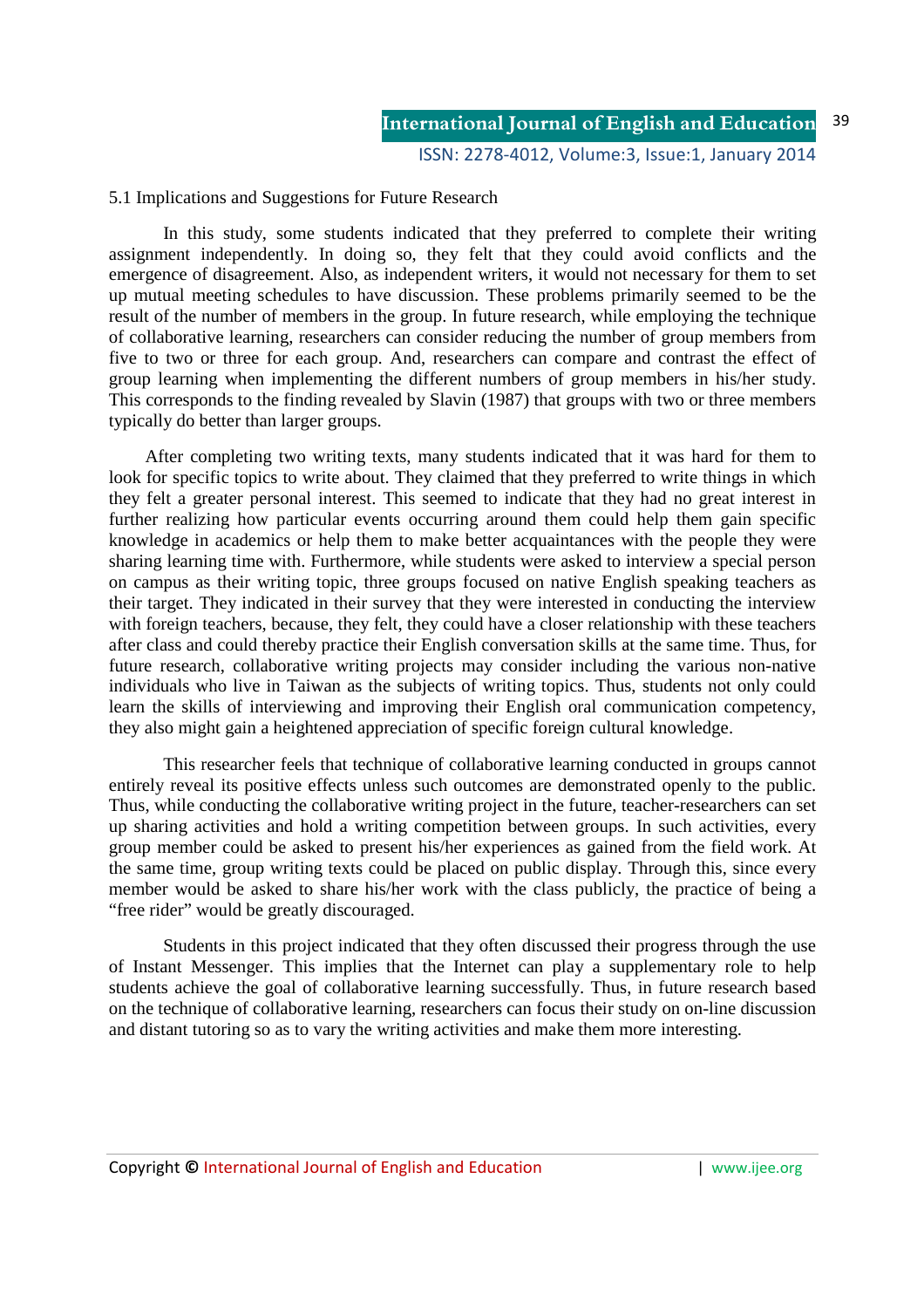### **References**

- Antil, L., Jenkins, J., Wayne, S., & Vadasy, P. (1997). Cooperative learning: Prevalence, conceptualizations, and the relationship between research and practice. *American Educational Research Journal*, 35(3), 419-454.
- Chien, C.W. (2004). *Effects of online peer response on EFL college writing*. Unpublished Master's thesis, National Hsing Hua University, Taiwan.
- Cohen, E.G. (1994). Restructuring the classroom: Conditions for positive small groups. *Review of Educational Research*, 64(1), 1-35.
- Daniel, M.C. (2007). Authentic literacy practices for English language learners: A balanced curriculum design. *Journal of Reading Education*, 32(2), 18-25.
- Fuchs, D., Fuchs, Mathes, L. P., & Simmons, D. (1997). Peer assisted learning strategies: Making classrooms more responsive to diversity. *American Educational Research Journal*, 34, 174-206.
- Hendrix, J.C. (1999). Connecting cooperative learning and social studies. *The Clearing House*, 73(1), 57-60.
- Johnson, D.W., & Johnson, R.T. (1991). *Learning together and alone*. Englewood Cliffs, N.J.: Prentice Hall.
- Linn, M.C. & Burbules, N. C. (1993). Construction of knowledge and group learning. In Tobin, K. (Ed), *The practice of constructivism in science education* (pp. 91-119). Washington, D.C.: American Association for the Advancement of Science.
- Porto, M. (2002). Implementing cooperative writing response groups and self-evaluation in South America: Struggle and survival. *Journal of Adolescent & Adult Literacy*, 45(8), 684- 691.
- Preparing third graders for something beyond fourth grade. U. S. Director of Career Education Shares the Responsibility with Business. Reprinted from Bell Telephone Magazine, March-April 1975. (ERIC Document Reproduction Service No. ED 130047)
- Radencich, M. and L. McKay (Eds.). (1995). *Flexible grouping for literacy in the elementary grades*. Boston, Mass.: Allyn & Bacon.
- Randall, V. (1999). Cooperative learning: Abused and overused? *The Education Digest*, 65(2), 29-32.
- Slavin, R.E. (1987). Ability grouping and student achievement in elementary schools: A best evidence synthesis. *Review of Educational Research*, 57(3), 293-336.
- Slavin, R.E. (1991). Synthesis of research on cooperative learning. *Educational Leadership*, 48(5), 71-82.
- Verduin, J.R. (1996). *Helping students develop problem solving and investigative skills in cooperative settings*. Springfield, Ill.: Charles C. Thomas.

Copyright **©** International Journal of English and Education | www.ijee.org